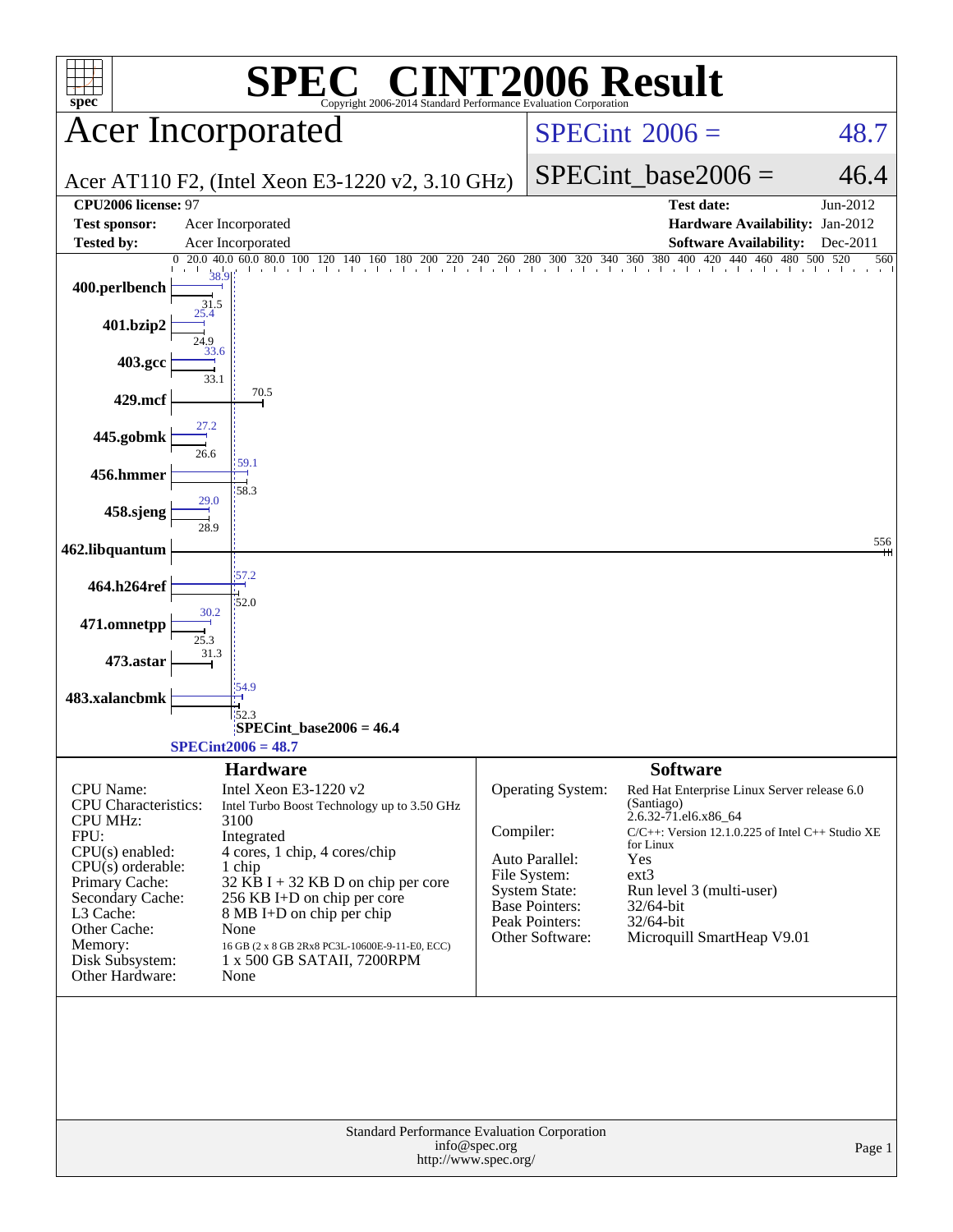

# Acer Incorporated

## $SPECint2006 = 48.7$  $SPECint2006 = 48.7$

Acer AT110 F2, (Intel Xeon E3-1220 v2, 3.10 GHz)

SPECint base2006 =  $46.4$ 

**[CPU2006 license:](http://www.spec.org/auto/cpu2006/Docs/result-fields.html#CPU2006license)** 97 **[Test date:](http://www.spec.org/auto/cpu2006/Docs/result-fields.html#Testdate)** Jun-2012 **[Test sponsor:](http://www.spec.org/auto/cpu2006/Docs/result-fields.html#Testsponsor)** Acer Incorporated **Acceleration Acer Incorporated <b>[Hardware Availability:](http://www.spec.org/auto/cpu2006/Docs/result-fields.html#HardwareAvailability)** Jan-2012 **[Tested by:](http://www.spec.org/auto/cpu2006/Docs/result-fields.html#Testedby)** Acer Incorporated **[Software Availability:](http://www.spec.org/auto/cpu2006/Docs/result-fields.html#SoftwareAvailability)** Dec-2011

#### **[Results Table](http://www.spec.org/auto/cpu2006/Docs/result-fields.html#ResultsTable)**

|                         | <b>Base</b>    |              |                |              |                |             | <b>Peak</b>    |              |                |              |                |              |
|-------------------------|----------------|--------------|----------------|--------------|----------------|-------------|----------------|--------------|----------------|--------------|----------------|--------------|
| <b>Benchmark</b>        | <b>Seconds</b> | <b>Ratio</b> | <b>Seconds</b> | <b>Ratio</b> | <b>Seconds</b> | Ratio       | <b>Seconds</b> | <b>Ratio</b> | <b>Seconds</b> | <b>Ratio</b> | <b>Seconds</b> | <b>Ratio</b> |
| $ 400.\text{perlbench}$ | 311            | 31.4         | 310            | 31.5         | 309            | 31.6        | 251            | 38.9         | 251            | 39.0         | 251            | <u>38.9</u>  |
| 401.bzip2               | 387            | 24.9         | 388            | 24.9         | 387            | 24.9        | 380            | 25.4         | 379            | 25.4         | 379            | 25.4         |
| $403.\mathrm{gcc}$      | 244            | 33.0         | 243            | 33.1         | 243            | <u>33.1</u> | 240            | 33.6         | 241            | 33.4         | 239            | 33.6         |
| $429$ .mcf              | <u> 129</u>    | 70.5         | 129            | 70.9         | 130            | 70.2        | <u>129</u>     | 70.5         | 129            | 70.9         | 130            | 70.2         |
| $445$ .gobmk            | 394            | 26.6         | 394            | 26.6         | 394            | 26.6        | 386            | 27.2         | 386            | 27.2         | 386            | 27.2         |
| 456.hmmer               | 160            | 58.2         | 160            | 58.4         | 160            | 58.3        | 158            | 59.1         | 158            | <u>59.1</u>  | 158            | 59.1         |
| $458$ .sjeng            | 418            | 28.9         | 419            | 28.9         | <u>419</u>     | 28.9        | 417            | 29.0         | 417            | 29.0         | <u>417</u>     | 29.0         |
| 462.libquantum          | 37.4           | 553          | 37.0           | 559          | 37.2           | 556         | 37.4           | 553          | 37.0           | 559          | 37.2           | 556          |
| 464.h264ref             | 425            | 52.0         | 426            | 52.0         | 425            | 52.1        | 387            | 57.2         | 387            | 57.2         | 388            | 57.1         |
| 471.omnetpp             | 247            | 25.3         | 245            | 25.5         | 247            | 25.3        | 207            | 30.2         | 208            | 30.1         | 207            | 30.2         |
| $473$ . astar           | 225            | 31.1         | 225            | 31.3         | 225            | 31.3        | 225            | 31.1         | 225            | 31.3         | 225            | 31.3         |
| 483.xalancbmk           | 132            | 52.3         | 133            | 51.9         | 132            | 52.3        | 125            | 55.2         | 126            | 54.9         | 126            | 54.7         |

Results appear in the [order in which they were run.](http://www.spec.org/auto/cpu2006/Docs/result-fields.html#RunOrder) Bold underlined text [indicates a median measurement.](http://www.spec.org/auto/cpu2006/Docs/result-fields.html#Median)

#### **[Operating System Notes](http://www.spec.org/auto/cpu2006/Docs/result-fields.html#OperatingSystemNotes)**

Stack size set to unlimited using "ulimit -s unlimited"

#### **[Platform Notes](http://www.spec.org/auto/cpu2006/Docs/result-fields.html#PlatformNotes)**

 Sysinfo program /user/cpu2006/config/sysinfo.rev6800 \$Rev: 6800 \$ \$Date:: 2011-10-11 #\$ 6f2ebdff5032aaa42e583f96b07f99d3 running on localhost.localdomain Tue Jun 26 17:30:48 2012

 This section contains SUT (System Under Test) info as seen by some common utilities. To remove or add to this section, see: <http://www.spec.org/cpu2006/Docs/config.html#sysinfo>

 From /proc/cpuinfo model name : Intel(R) Xeon(R) CPU E3-1220 V2 @ 3.10GHz 1 "physical id"s (chips) 4 "processors" cores, siblings (Caution: counting these is hw and system dependent. The following excerpts from /proc/cpuinfo might not be reliable. Use with caution.) cpu cores : 4 siblings : 4 physical 0: cores 0 1 2 3 cache size : 8192 KB From /proc/meminfo<br>MemTotal: 16437540 kB HugePages\_Total: 0 Continued on next page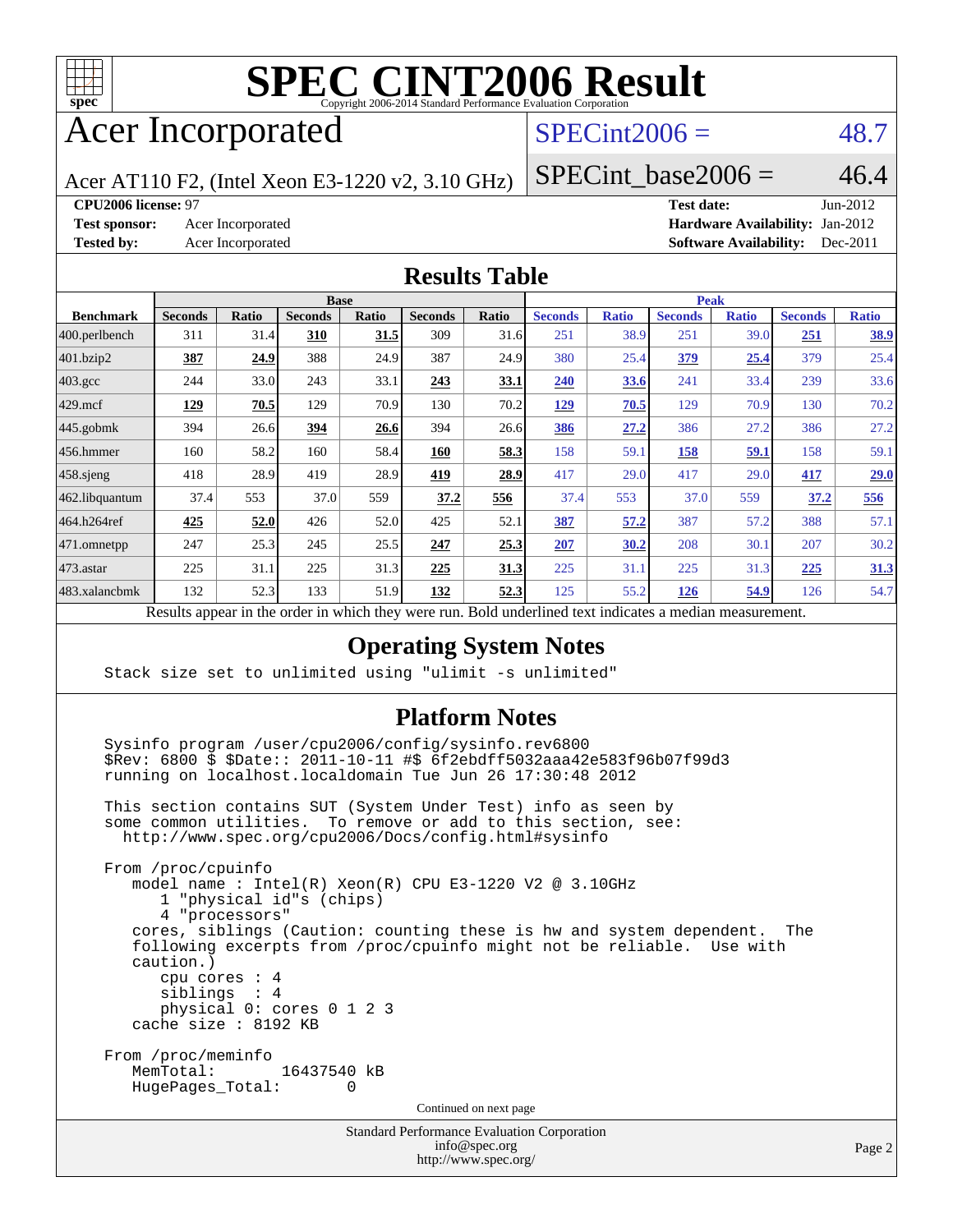| SPEC CINT2006 Evaluation Corporation<br>$spec^*$                                                                                                                                                                                                               |                                                                                                     |  |  |  |  |  |  |  |  |
|----------------------------------------------------------------------------------------------------------------------------------------------------------------------------------------------------------------------------------------------------------------|-----------------------------------------------------------------------------------------------------|--|--|--|--|--|--|--|--|
| <b>Acer Incorporated</b>                                                                                                                                                                                                                                       | $SPECint2006 =$<br>48.7                                                                             |  |  |  |  |  |  |  |  |
| Acer AT110 F2, (Intel Xeon E3-1220 v2, 3.10 GHz)                                                                                                                                                                                                               | 46.4<br>$SPECint\_base2006 =$                                                                       |  |  |  |  |  |  |  |  |
| CPU2006 license: 97<br><b>Test sponsor:</b><br>Acer Incorporated<br><b>Tested by:</b><br>Acer Incorporated                                                                                                                                                     | Jun-2012<br><b>Test date:</b><br>Hardware Availability: Jan-2012<br>Software Availability: Dec-2011 |  |  |  |  |  |  |  |  |
| <b>Platform Notes (Continued)</b>                                                                                                                                                                                                                              |                                                                                                     |  |  |  |  |  |  |  |  |
| Hugepagesize:<br>2048 kB                                                                                                                                                                                                                                       |                                                                                                     |  |  |  |  |  |  |  |  |
| /usr/bin/lsb release -d<br>Red Hat Enterprise Linux Server release 6.0 (Santiago)                                                                                                                                                                              |                                                                                                     |  |  |  |  |  |  |  |  |
| From /etc/*release* /etc/*version*<br>redhat-release: Red Hat Enterprise Linux Server release 6.0 (Santiago)<br>system-release: Red Hat Enterprise Linux Server release 6.0 (Santiago)<br>system-release-cpe: cpe:/o:redhat:enterprise_linux:6server:ga:server |                                                                                                     |  |  |  |  |  |  |  |  |
| uname $-a$ :<br>Linux localhost.localdomain $2.6.32-71.$ el6.x86 64 #1 SMP Wed Sep 1 01:33:01<br>EDT 2010 x86 64 x86 64 x86 64 GNU/Linux                                                                                                                       |                                                                                                     |  |  |  |  |  |  |  |  |
| run-level 3 Jun 22 17:56                                                                                                                                                                                                                                       |                                                                                                     |  |  |  |  |  |  |  |  |
| SPEC is set to: /user/cpu2006<br>Size<br>Used Avail Use% Mounted on<br>Filesystem<br>Type<br>$/\text{dev/sda2}$<br>197G<br>21G 167G 12% /<br>ext3                                                                                                              |                                                                                                     |  |  |  |  |  |  |  |  |
| Additional information from dmidecode:<br>BIOS Acer D22 06/18/2012<br>Memory:                                                                                                                                                                                  |                                                                                                     |  |  |  |  |  |  |  |  |
| 2x 830B NT8GC72C8PB0NF-CG 8 GB 1333 MHz 2 rank                                                                                                                                                                                                                 |                                                                                                     |  |  |  |  |  |  |  |  |
| (End of data from sysinfo program)                                                                                                                                                                                                                             |                                                                                                     |  |  |  |  |  |  |  |  |
| <b>General Notes</b>                                                                                                                                                                                                                                           |                                                                                                     |  |  |  |  |  |  |  |  |
| Environment variables set by runspec before the start of the run:<br>KMP_AFFINITY = "granularity=fine, compact, 1, 0"<br>$LD_LIBRARY_PATH = "/user/cpu2006/libs/32://user/cpu2006/libs/64"$<br>OMP NUM THREADS = "2"                                           |                                                                                                     |  |  |  |  |  |  |  |  |

 Binaries compiled on a system with 1x Core i7-860 CPU + 8GB memory using RHEL5.5 Transparent Huge Pages enabled with: echo always > /sys/kernel/mm/redhat\_transparent\_hugepage/enabled runspec command invoked through numactl i.e.: numactl --interleave=all runspec <etc>

## **[Base Compiler Invocation](http://www.spec.org/auto/cpu2006/Docs/result-fields.html#BaseCompilerInvocation)**

[C benchmarks](http://www.spec.org/auto/cpu2006/Docs/result-fields.html#Cbenchmarks): [icc -m64](http://www.spec.org/cpu2006/results/res2012q3/cpu2006-20120711-23591.flags.html#user_CCbase_intel_icc_64bit_f346026e86af2a669e726fe758c88044)

[C++ benchmarks:](http://www.spec.org/auto/cpu2006/Docs/result-fields.html#CXXbenchmarks) [icpc -m64](http://www.spec.org/cpu2006/results/res2012q3/cpu2006-20120711-23591.flags.html#user_CXXbase_intel_icpc_64bit_fc66a5337ce925472a5c54ad6a0de310)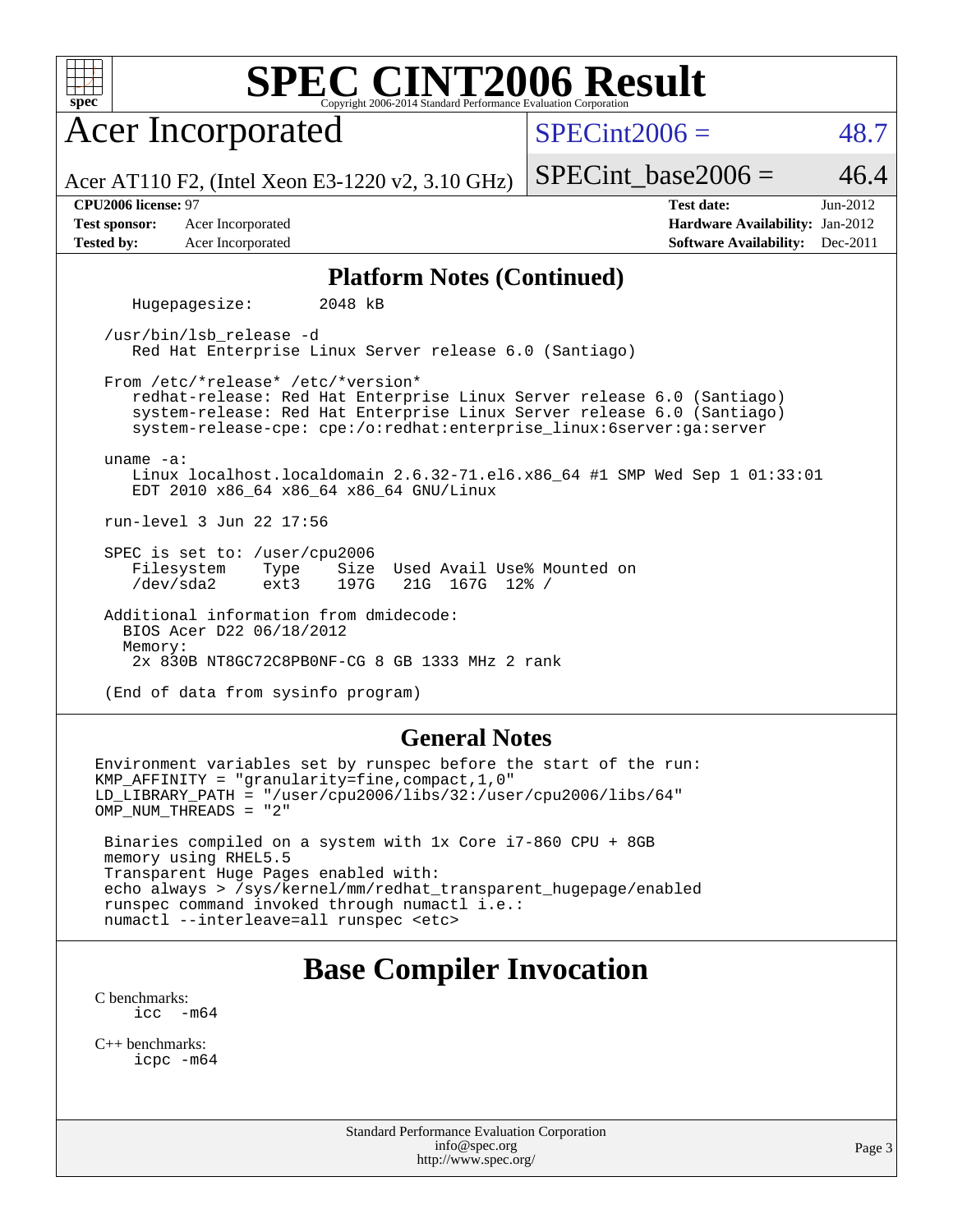

# Acer Incorporated

 $SPECint2006 = 48.7$  $SPECint2006 = 48.7$ 

Acer AT110 F2, (Intel Xeon E3-1220 v2, 3.10 GHz)

**[Test sponsor:](http://www.spec.org/auto/cpu2006/Docs/result-fields.html#Testsponsor)** Acer Incorporated **Acceleration Acer Incorporated <b>[Hardware Availability:](http://www.spec.org/auto/cpu2006/Docs/result-fields.html#HardwareAvailability)** Jan-2012

SPECint base2006 =  $46.4$ **[CPU2006 license:](http://www.spec.org/auto/cpu2006/Docs/result-fields.html#CPU2006license)** 97 **[Test date:](http://www.spec.org/auto/cpu2006/Docs/result-fields.html#Testdate)** Jun-2012

**[Tested by:](http://www.spec.org/auto/cpu2006/Docs/result-fields.html#Testedby)** Acer Incorporated **[Software Availability:](http://www.spec.org/auto/cpu2006/Docs/result-fields.html#SoftwareAvailability)** Dec-2011

### **[Base Portability Flags](http://www.spec.org/auto/cpu2006/Docs/result-fields.html#BasePortabilityFlags)**

 400.perlbench: [-DSPEC\\_CPU\\_LP64](http://www.spec.org/cpu2006/results/res2012q3/cpu2006-20120711-23591.flags.html#b400.perlbench_basePORTABILITY_DSPEC_CPU_LP64) [-DSPEC\\_CPU\\_LINUX\\_X64](http://www.spec.org/cpu2006/results/res2012q3/cpu2006-20120711-23591.flags.html#b400.perlbench_baseCPORTABILITY_DSPEC_CPU_LINUX_X64) 401.bzip2: [-DSPEC\\_CPU\\_LP64](http://www.spec.org/cpu2006/results/res2012q3/cpu2006-20120711-23591.flags.html#suite_basePORTABILITY401_bzip2_DSPEC_CPU_LP64) 403.gcc: [-DSPEC\\_CPU\\_LP64](http://www.spec.org/cpu2006/results/res2012q3/cpu2006-20120711-23591.flags.html#suite_basePORTABILITY403_gcc_DSPEC_CPU_LP64) 429.mcf: [-DSPEC\\_CPU\\_LP64](http://www.spec.org/cpu2006/results/res2012q3/cpu2006-20120711-23591.flags.html#suite_basePORTABILITY429_mcf_DSPEC_CPU_LP64) 445.gobmk: [-DSPEC\\_CPU\\_LP64](http://www.spec.org/cpu2006/results/res2012q3/cpu2006-20120711-23591.flags.html#suite_basePORTABILITY445_gobmk_DSPEC_CPU_LP64) 456.hmmer: [-DSPEC\\_CPU\\_LP64](http://www.spec.org/cpu2006/results/res2012q3/cpu2006-20120711-23591.flags.html#suite_basePORTABILITY456_hmmer_DSPEC_CPU_LP64) 458.sjeng: [-DSPEC\\_CPU\\_LP64](http://www.spec.org/cpu2006/results/res2012q3/cpu2006-20120711-23591.flags.html#suite_basePORTABILITY458_sjeng_DSPEC_CPU_LP64) 462.libquantum: [-DSPEC\\_CPU\\_LP64](http://www.spec.org/cpu2006/results/res2012q3/cpu2006-20120711-23591.flags.html#suite_basePORTABILITY462_libquantum_DSPEC_CPU_LP64) [-DSPEC\\_CPU\\_LINUX](http://www.spec.org/cpu2006/results/res2012q3/cpu2006-20120711-23591.flags.html#b462.libquantum_baseCPORTABILITY_DSPEC_CPU_LINUX) 464.h264ref: [-DSPEC\\_CPU\\_LP64](http://www.spec.org/cpu2006/results/res2012q3/cpu2006-20120711-23591.flags.html#suite_basePORTABILITY464_h264ref_DSPEC_CPU_LP64) 471.omnetpp: [-DSPEC\\_CPU\\_LP64](http://www.spec.org/cpu2006/results/res2012q3/cpu2006-20120711-23591.flags.html#suite_basePORTABILITY471_omnetpp_DSPEC_CPU_LP64) 473.astar: [-DSPEC\\_CPU\\_LP64](http://www.spec.org/cpu2006/results/res2012q3/cpu2006-20120711-23591.flags.html#suite_basePORTABILITY473_astar_DSPEC_CPU_LP64) 483.xalancbmk: [-DSPEC\\_CPU\\_LP64](http://www.spec.org/cpu2006/results/res2012q3/cpu2006-20120711-23591.flags.html#suite_basePORTABILITY483_xalancbmk_DSPEC_CPU_LP64) [-DSPEC\\_CPU\\_LINUX](http://www.spec.org/cpu2006/results/res2012q3/cpu2006-20120711-23591.flags.html#b483.xalancbmk_baseCXXPORTABILITY_DSPEC_CPU_LINUX)

### **[Base Optimization Flags](http://www.spec.org/auto/cpu2006/Docs/result-fields.html#BaseOptimizationFlags)**

[C benchmarks](http://www.spec.org/auto/cpu2006/Docs/result-fields.html#Cbenchmarks):

[-xAVX](http://www.spec.org/cpu2006/results/res2012q3/cpu2006-20120711-23591.flags.html#user_CCbase_f-xAVX) [-ipo](http://www.spec.org/cpu2006/results/res2012q3/cpu2006-20120711-23591.flags.html#user_CCbase_f-ipo) [-O3](http://www.spec.org/cpu2006/results/res2012q3/cpu2006-20120711-23591.flags.html#user_CCbase_f-O3) [-no-prec-div](http://www.spec.org/cpu2006/results/res2012q3/cpu2006-20120711-23591.flags.html#user_CCbase_f-no-prec-div) [-parallel](http://www.spec.org/cpu2006/results/res2012q3/cpu2006-20120711-23591.flags.html#user_CCbase_f-parallel) [-opt-prefetch](http://www.spec.org/cpu2006/results/res2012q3/cpu2006-20120711-23591.flags.html#user_CCbase_f-opt-prefetch) [-auto-p32](http://www.spec.org/cpu2006/results/res2012q3/cpu2006-20120711-23591.flags.html#user_CCbase_f-auto-p32)

[C++ benchmarks:](http://www.spec.org/auto/cpu2006/Docs/result-fields.html#CXXbenchmarks)

[-xAVX](http://www.spec.org/cpu2006/results/res2012q3/cpu2006-20120711-23591.flags.html#user_CXXbase_f-xAVX) [-ipo](http://www.spec.org/cpu2006/results/res2012q3/cpu2006-20120711-23591.flags.html#user_CXXbase_f-ipo) [-O3](http://www.spec.org/cpu2006/results/res2012q3/cpu2006-20120711-23591.flags.html#user_CXXbase_f-O3) [-no-prec-div](http://www.spec.org/cpu2006/results/res2012q3/cpu2006-20120711-23591.flags.html#user_CXXbase_f-no-prec-div) [-opt-prefetch](http://www.spec.org/cpu2006/results/res2012q3/cpu2006-20120711-23591.flags.html#user_CXXbase_f-opt-prefetch) [-auto-p32](http://www.spec.org/cpu2006/results/res2012q3/cpu2006-20120711-23591.flags.html#user_CXXbase_f-auto-p32) [-Wl,-z,muldefs](http://www.spec.org/cpu2006/results/res2012q3/cpu2006-20120711-23591.flags.html#user_CXXbase_link_force_multiple1_74079c344b956b9658436fd1b6dd3a8a) [-L/smartheap -lsmartheap64](http://www.spec.org/cpu2006/results/res2012q3/cpu2006-20120711-23591.flags.html#user_CXXbase_SmartHeap64_5e654037dadeae1fe403ab4b4466e60b)

### **[Base Other Flags](http://www.spec.org/auto/cpu2006/Docs/result-fields.html#BaseOtherFlags)**

[C benchmarks](http://www.spec.org/auto/cpu2006/Docs/result-fields.html#Cbenchmarks):

403.gcc: [-Dalloca=\\_alloca](http://www.spec.org/cpu2006/results/res2012q3/cpu2006-20120711-23591.flags.html#b403.gcc_baseEXTRA_CFLAGS_Dalloca_be3056838c12de2578596ca5467af7f3)

## **[Peak Compiler Invocation](http://www.spec.org/auto/cpu2006/Docs/result-fields.html#PeakCompilerInvocation)**

[C benchmarks \(except as noted below\)](http://www.spec.org/auto/cpu2006/Docs/result-fields.html#Cbenchmarksexceptasnotedbelow):

icc  $-m64$ 

400.perlbench: [icc -m32](http://www.spec.org/cpu2006/results/res2012q3/cpu2006-20120711-23591.flags.html#user_peakCCLD400_perlbench_intel_icc_a6a621f8d50482236b970c6ac5f55f93)

445.gobmk: [icc -m32](http://www.spec.org/cpu2006/results/res2012q3/cpu2006-20120711-23591.flags.html#user_peakCCLD445_gobmk_intel_icc_a6a621f8d50482236b970c6ac5f55f93)

464.h264ref: [icc -m32](http://www.spec.org/cpu2006/results/res2012q3/cpu2006-20120711-23591.flags.html#user_peakCCLD464_h264ref_intel_icc_a6a621f8d50482236b970c6ac5f55f93)

[C++ benchmarks \(except as noted below\):](http://www.spec.org/auto/cpu2006/Docs/result-fields.html#CXXbenchmarksexceptasnotedbelow) [icpc -m32](http://www.spec.org/cpu2006/results/res2012q3/cpu2006-20120711-23591.flags.html#user_CXXpeak_intel_icpc_4e5a5ef1a53fd332b3c49e69c3330699)

473.astar: [icpc -m64](http://www.spec.org/cpu2006/results/res2012q3/cpu2006-20120711-23591.flags.html#user_peakCXXLD473_astar_intel_icpc_64bit_fc66a5337ce925472a5c54ad6a0de310)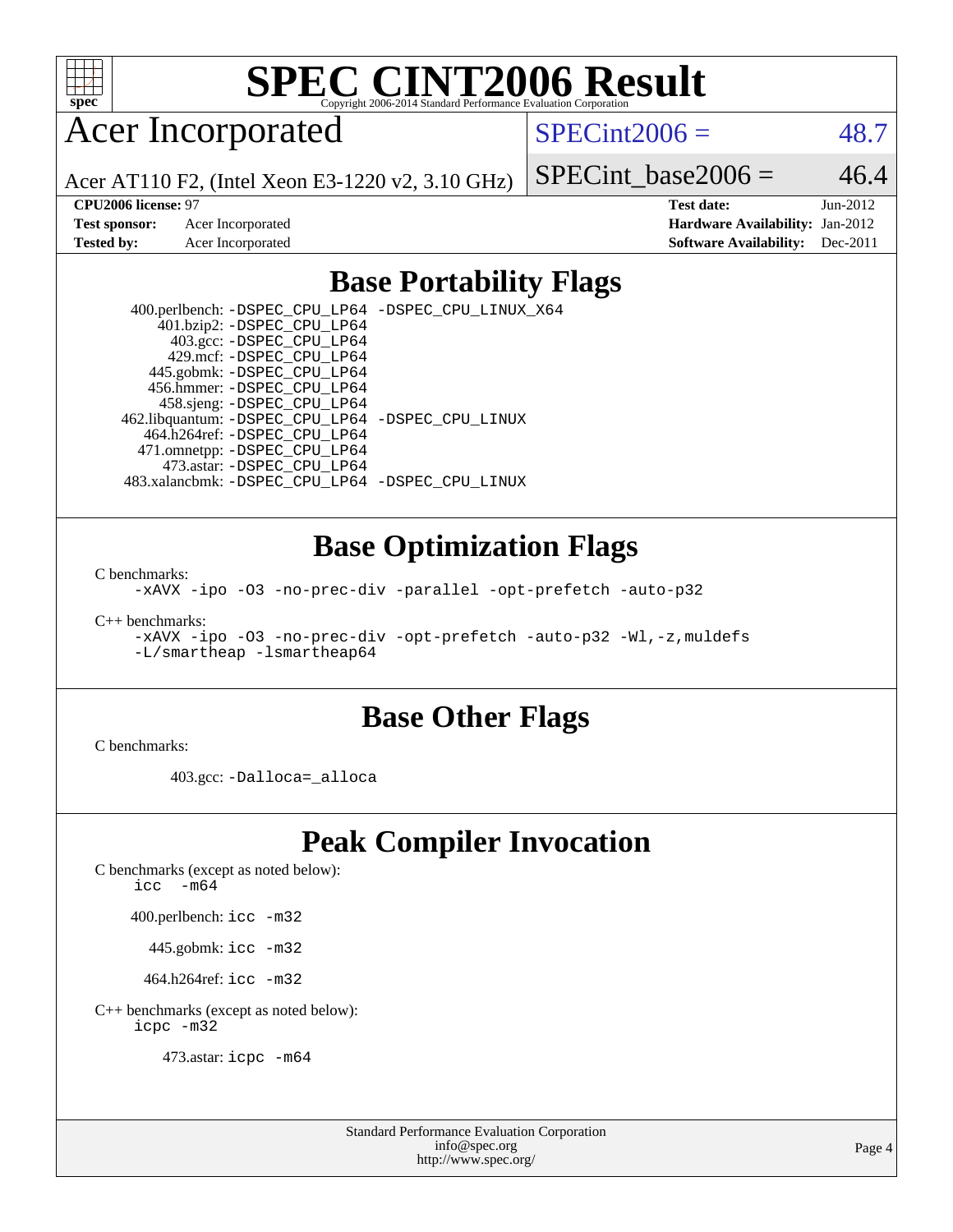

## Acer Incorporated

 $SPECint2006 = 48.7$  $SPECint2006 = 48.7$ 

Acer AT110 F2, (Intel Xeon E3-1220 v2, 3.10 GHz)

**[Test sponsor:](http://www.spec.org/auto/cpu2006/Docs/result-fields.html#Testsponsor)** Acer Incorporated **[Hardware Availability:](http://www.spec.org/auto/cpu2006/Docs/result-fields.html#HardwareAvailability)** Jan-2012 **[Tested by:](http://www.spec.org/auto/cpu2006/Docs/result-fields.html#Testedby)** Acer Incorporated **[Software Availability:](http://www.spec.org/auto/cpu2006/Docs/result-fields.html#SoftwareAvailability)** Dec-2011

SPECint base2006 =  $46.4$ 

**[CPU2006 license:](http://www.spec.org/auto/cpu2006/Docs/result-fields.html#CPU2006license)** 97 **[Test date:](http://www.spec.org/auto/cpu2006/Docs/result-fields.html#Testdate)** Jun-2012

## **[Peak Portability Flags](http://www.spec.org/auto/cpu2006/Docs/result-fields.html#PeakPortabilityFlags)**

 400.perlbench: [-DSPEC\\_CPU\\_LINUX\\_IA32](http://www.spec.org/cpu2006/results/res2012q3/cpu2006-20120711-23591.flags.html#b400.perlbench_peakCPORTABILITY_DSPEC_CPU_LINUX_IA32) 401.bzip2: [-DSPEC\\_CPU\\_LP64](http://www.spec.org/cpu2006/results/res2012q3/cpu2006-20120711-23591.flags.html#suite_peakPORTABILITY401_bzip2_DSPEC_CPU_LP64) 403.gcc: [-DSPEC\\_CPU\\_LP64](http://www.spec.org/cpu2006/results/res2012q3/cpu2006-20120711-23591.flags.html#suite_peakPORTABILITY403_gcc_DSPEC_CPU_LP64) 429.mcf: [-DSPEC\\_CPU\\_LP64](http://www.spec.org/cpu2006/results/res2012q3/cpu2006-20120711-23591.flags.html#suite_peakPORTABILITY429_mcf_DSPEC_CPU_LP64) 456.hmmer: [-DSPEC\\_CPU\\_LP64](http://www.spec.org/cpu2006/results/res2012q3/cpu2006-20120711-23591.flags.html#suite_peakPORTABILITY456_hmmer_DSPEC_CPU_LP64) 458.sjeng: [-DSPEC\\_CPU\\_LP64](http://www.spec.org/cpu2006/results/res2012q3/cpu2006-20120711-23591.flags.html#suite_peakPORTABILITY458_sjeng_DSPEC_CPU_LP64) 462.libquantum: [-DSPEC\\_CPU\\_LP64](http://www.spec.org/cpu2006/results/res2012q3/cpu2006-20120711-23591.flags.html#suite_peakPORTABILITY462_libquantum_DSPEC_CPU_LP64) [-DSPEC\\_CPU\\_LINUX](http://www.spec.org/cpu2006/results/res2012q3/cpu2006-20120711-23591.flags.html#b462.libquantum_peakCPORTABILITY_DSPEC_CPU_LINUX) 473.astar: [-DSPEC\\_CPU\\_LP64](http://www.spec.org/cpu2006/results/res2012q3/cpu2006-20120711-23591.flags.html#suite_peakPORTABILITY473_astar_DSPEC_CPU_LP64) 483.xalancbmk: [-DSPEC\\_CPU\\_LINUX](http://www.spec.org/cpu2006/results/res2012q3/cpu2006-20120711-23591.flags.html#b483.xalancbmk_peakCXXPORTABILITY_DSPEC_CPU_LINUX)

# **[Peak Optimization Flags](http://www.spec.org/auto/cpu2006/Docs/result-fields.html#PeakOptimizationFlags)**

```
C benchmarks:
```

```
Standard Performance Evaluation Corporation
                                          info@spec.org
     400.perlbench: -xAVX(pass 2) -prof-gen(pass 1) -ipo(pass 2) -O3(pass 2)
                -no-prec-div(pass 2) -prof-use(pass 2) -opt-prefetch
                -ansi-alias
        401.bzip2: -xAVX(pass 2) -prof-gen(pass 1) -ipo(pass 2) -O3(pass 2)
                -no-prec-div -prof-use(pass 2) -auto-ilp32 -opt-prefetch
                -ansi-alias
          403.gcc: -xAVX -ipo -O3 -no-prec-div -inline-calloc
                -opt-malloc-options=3 -auto-ilp32
         429.mcf: basepeak = yes
       445.gobmk: -xAVX(pass 2) -prof-gen(pass 1) -prof-use(pass 2)
                -ansi-alias
       456.hmmer: -xAVX -ipo -O3 -no-prec-div -unroll2 -auto-ilp32
                -ansi-alias
         458.sjeng: -xAVX(pass 2) -prof-gen(pass 1) -ipo(pass 2) -O3(pass 2)
                -no-prec-div(pass 2) -prof-use(pass 2) -unroll4
    462.libquantum: basepeak = yes
       464.h264ref: -xAVX(pass 2) -prof-gen(pass 1) -ipo(pass 2) -O3(pass 2)
                -no-prec-div(pass 2) -prof-use(pass 2) -unroll2
                -ansi-alias
C++ benchmarks: 
      471.omnetpp: -xAVX(pass 2) -prof-gen(pass 1) -ipo(pass 2) -O3(pass 2)
                -no-prec-div(pass 2) -prof-use(pass 2)
                -opt-ra-region-strategy=block -ansi-alias
                -Wl,-z,muldefs -L/smartheap -lsmartheap
                                        Continued on next page
```
<http://www.spec.org/>